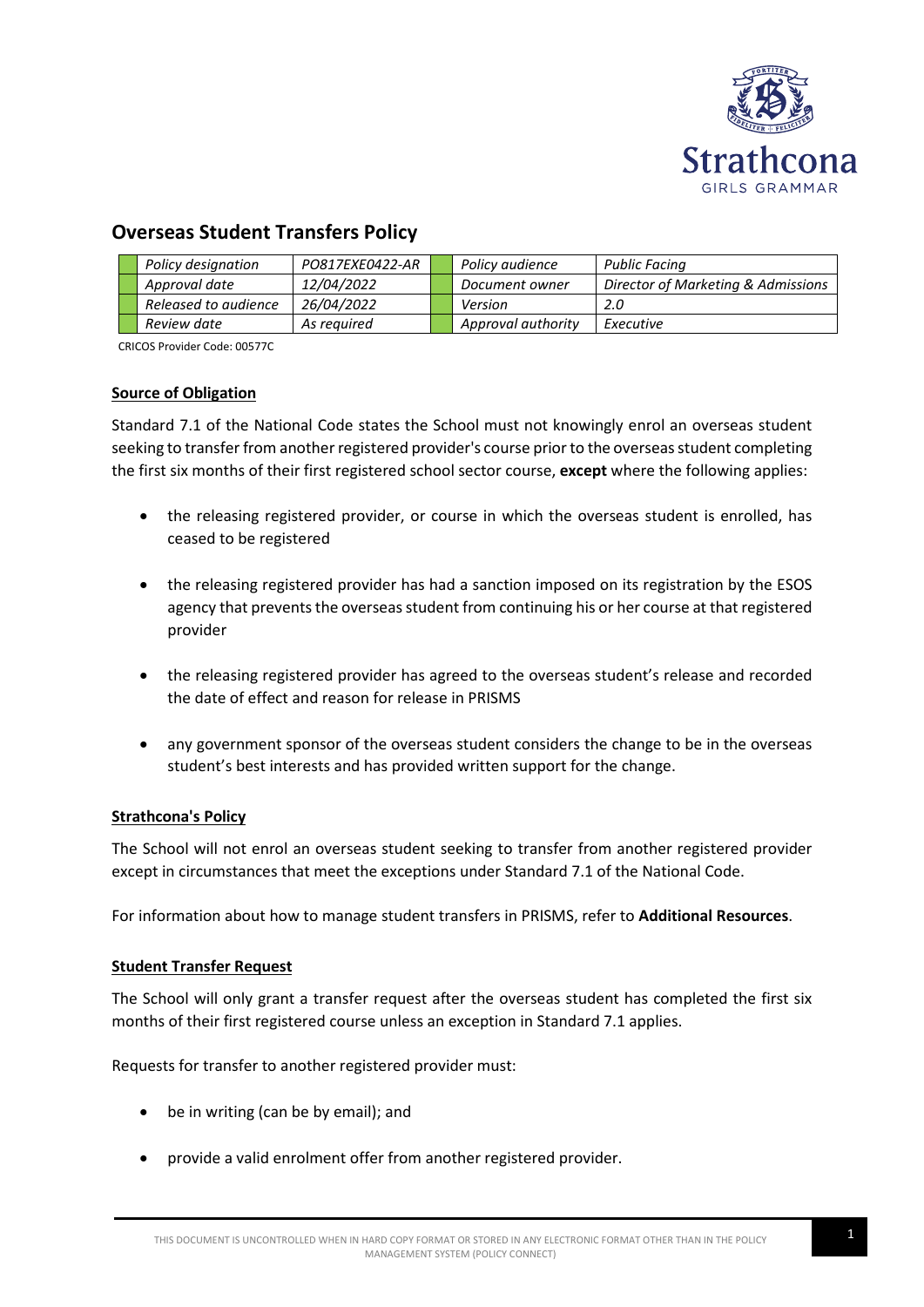

One of the grounds on which the School may agree to an overseas student's release under Standard 7.1 is if the transfer is in the student's best interests:

- as determined by the School itself after six months; or
- as determined by the government sponsor of the student before six months (refer to the Source of Obligation section above).

Circumstances in which a transfer is in the overseas student's best interests, include but are not limited to where the School has assessed that:

- the overseas student will be reported because they are unable to achieve satisfactory course progress at the level they are studying, even after engaging with the School's intervention strategy, as outlined in our **Academic Support Policy**
- there is evidence of compassionate or compelling circumstances
- the School has, or will, fail to deliver the course as outlined in the written agreement
- there is evidence that the overseas student's reasonable expectations about their current course are not being met
- there is evidence that the overseas student was misled by the School or an education or migration agent regarding the School or its course and the course is therefore unsuitable to their needs and/or study objectives
- an appeal (internal or external) on another matter results in a decision or recommendation to release the overseas student.

# **Compassionate or Compelling Circumstances**

Compassionate or compelling circumstances are generally those beyond the control of the overseas student and which have an impact upon the overseas student's course progress or wellbeing. These include, but are not limited to:

- serious illness or injury, where a medical certificate states that the overseas student was unable to attend classes
- bereavement of close family members such as parents or grandparents (where possible a death certificate should be provided)
- major political upheaval or natural disaster in the home country requiring emergency travel and this has impacted on the overseas student's studies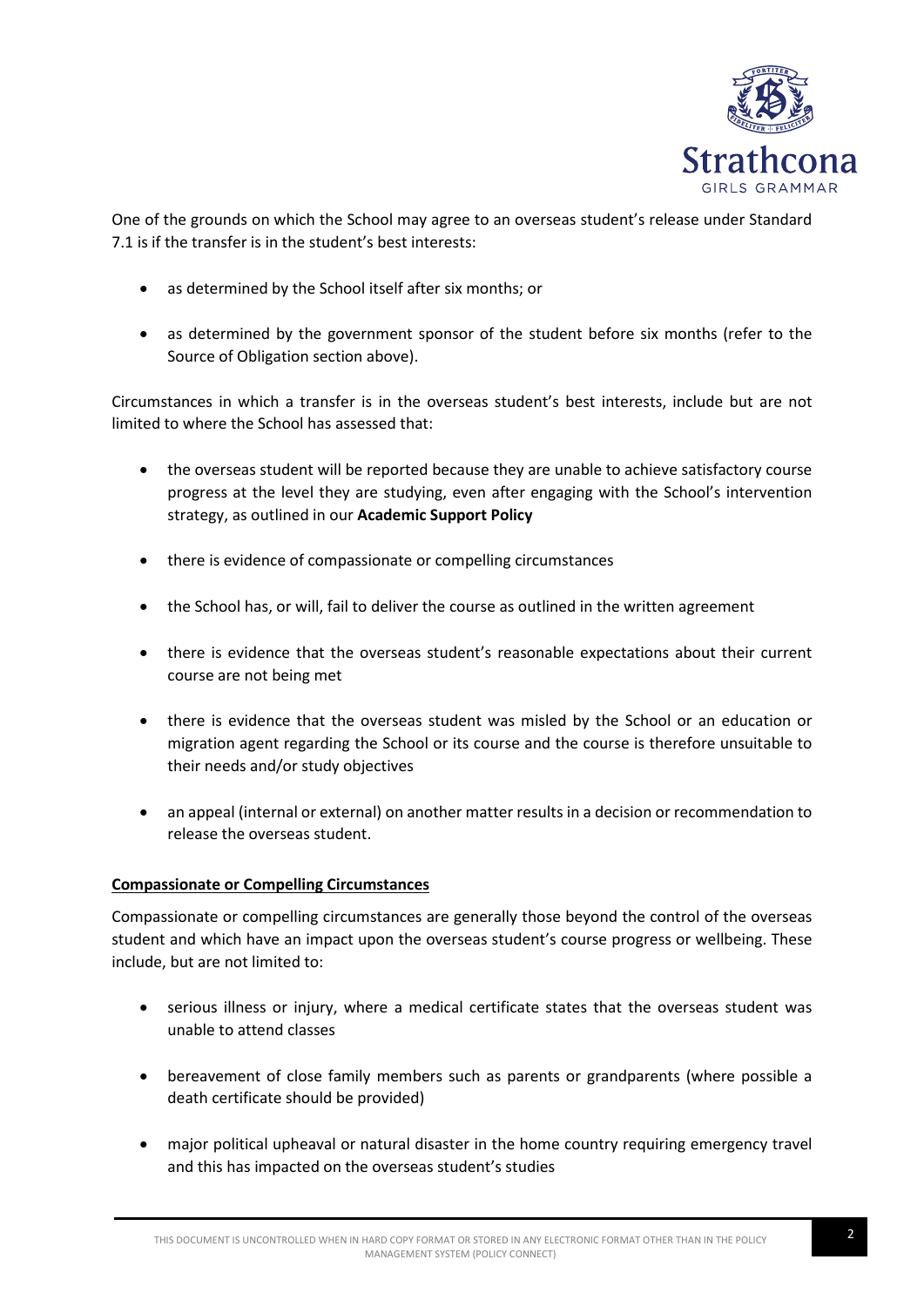

- a traumatic experience, which could include:
	- involvement in, or witnessing of a serious incident
	- witnessing or being the victim of a serious crime, and this has impacted on the overseas student (these cases should be supported by police or psychologists' reports)
- where the School was unable to offer a pre-requisite unit and therefore faces a shortage of relevant units for which they are eligible to enrol.

When determining whether compassionate or compelling circumstances exist the School may require the student to provide documentary evidence to support a claim.

#### **Refusal of Transfer**

The School will refuse a transfer request where we believe it is reasonable to do so. Reasonable grounds include:

- the overseas student is not genuinely engaging with an intervention strategy with the intention of failing and being released
- the student wants to live somewhere else
- the School cannot determine a legitimate circumstance in line with this policy
- it is not in the overseas student's best interests.

When the School intends to refuse a request, the School will inform the overseas student in writing (can be by email) of:

- the reasons for refusal; and
- the overseas student's right to access the School complaints and appeals process, outlined in our **Overseas Students Complaints Handling Policy** and **Overseas Students Complaints Appeals Policy**, within 20 working days of the decision being made.

#### **Time to Assess**

In accordance, with the requirement under Standard 7.2.4 that requires the School to set a reasonable timeframe for assessing overseas student's requests, the School will respond to the overseas student's transfer request within 10 business days of the overseas student lodging a written request.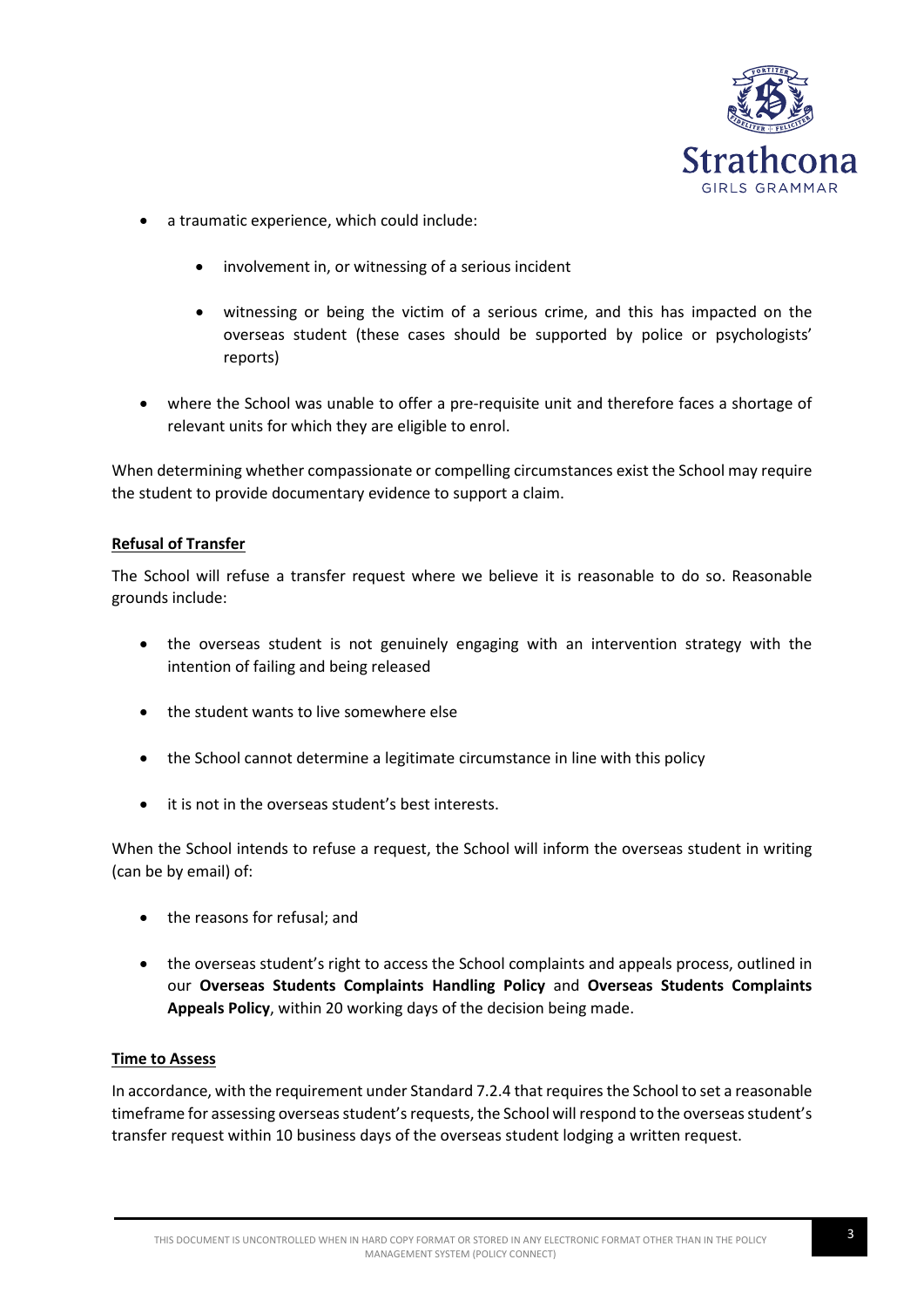

### **Transfer of an Overseas Student Under 18**

Standard 7.3 requires that if the overseas student is under 18 years of age:

- the School must have written confirmation that the overseas student's parent/guardian supports the transfer
- where the overseas student is not being cared for in Australia by a parent or a suitable nominated relative, the receiving provider must confirm it accepts the responsibility for approving the student's accommodation, support and general welfare arrangements in accordance with Standard 5 (Younger overseas students). For more information, refer to our **Younger Overseas Students Policy**.

The School ensures that we meet these requirements.

It is the responsibility of the receiving provider to ensure that there are no gaps in the overseas student's welfare arrangements.

#### **Granting Release**

In accordance with Standard 7.4, if a release is granted by the School, it will be at no cost to the overseas student and the School will advise the student of the relevant details to contact the Department of Home Affairs to seek advice on whether a new student visa is required.

#### **Finalising Refusal Decision**

Standard 7.6 requires that the School must not finalise the overseas student's refusal status in PRISMS until any appeal finds in favour of the School, or the overseas student has chosen not to access the complaints and appeals process within the 20 working day period, or the overseas student withdraws from the process.

The School will only finalise the overseas student's refusal status in PRISMS when:

- any appeal finds in favour of the School;
- the overseas student has chosen not to access the complaints and appeals process within the 20 working day period; or
- the overseas student withdraws from the process.

#### **Availability**

To ensure that this Policy is publicly available to staff and overseas students, we provide this Policy on our public website.